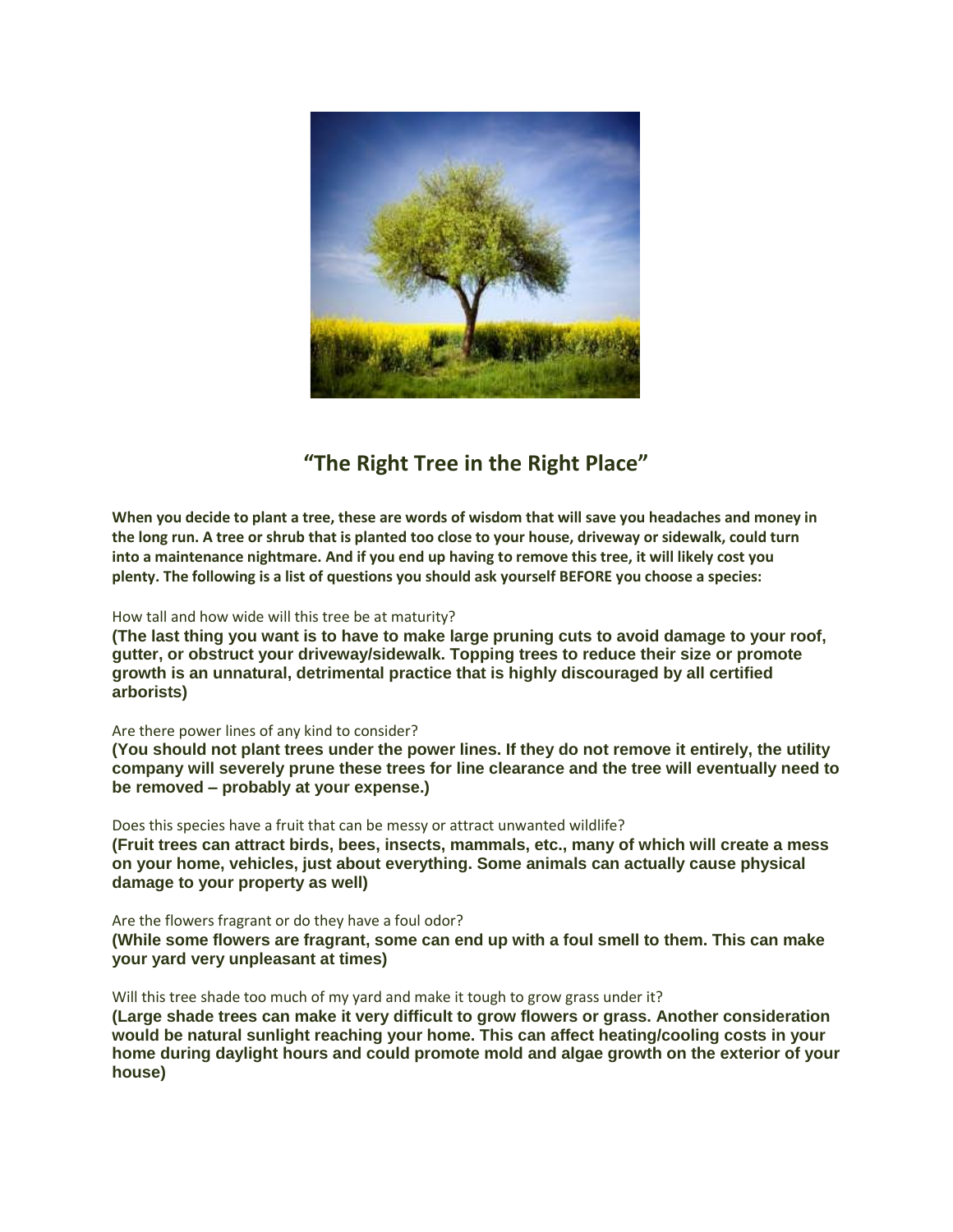What diseases or other problems are associated with this species? **(Check to see what the average lifespan of the tree is. Will it need periodic treatments for disease/insect control and how often will it need to be fertilized?)**

Does this tree do well in our climate?

**(You can check the hardiness zone to see what trees are recommended for the area you are planting in)**

How does this tree hold up to wind or ice/snow?

**(Some species such as ornamentals are susceptible to splitting in wind storms and evergreens can suffer severe damage in ice storms)**

Will this tree need to be pruned or thinned out often – are there other maintenance concerns? **(Low maintenance is a desirable trait when choosing a tree. Time and money being the main concerns)**

Is there enough room for the roots to grow outward without hitting concrete/asphalt? **(Many tree roots spread outside the drip zone of the canopy. Street trees between sidewalks/streets do not generally have the room to grow naturally)**

What type of soil will you be planting in – is there a lot of clay or rocky fill dirt in your yard? **(Soil with too much clay will not drain properly and have low oxygen levels. A planting hole with too much rock will not allow the roots to spread properly)**

What is the growth rate of the tree you have chosen?

**(How quickly do you want or need a mature tree? Smaller trees generally grow fairly fast, while larger Oaks, Walnuts, Hickory, etc., are slow growing. Most ornamentals only have a lifespan of 15 – 20 years. Most hardwood trees will last much longer – generally 50-80 years or more)**

The lesson here is to do your homework. Research, visit your local nursery, or drive around the neighborhood and look at trees of the same species you are thinking of planting. You will save yourself a lot of guess work!

> Dig hole 2 to 3 times wider than root ball. Rototill 5 times wider than root ball.

"Tree Planting Tips"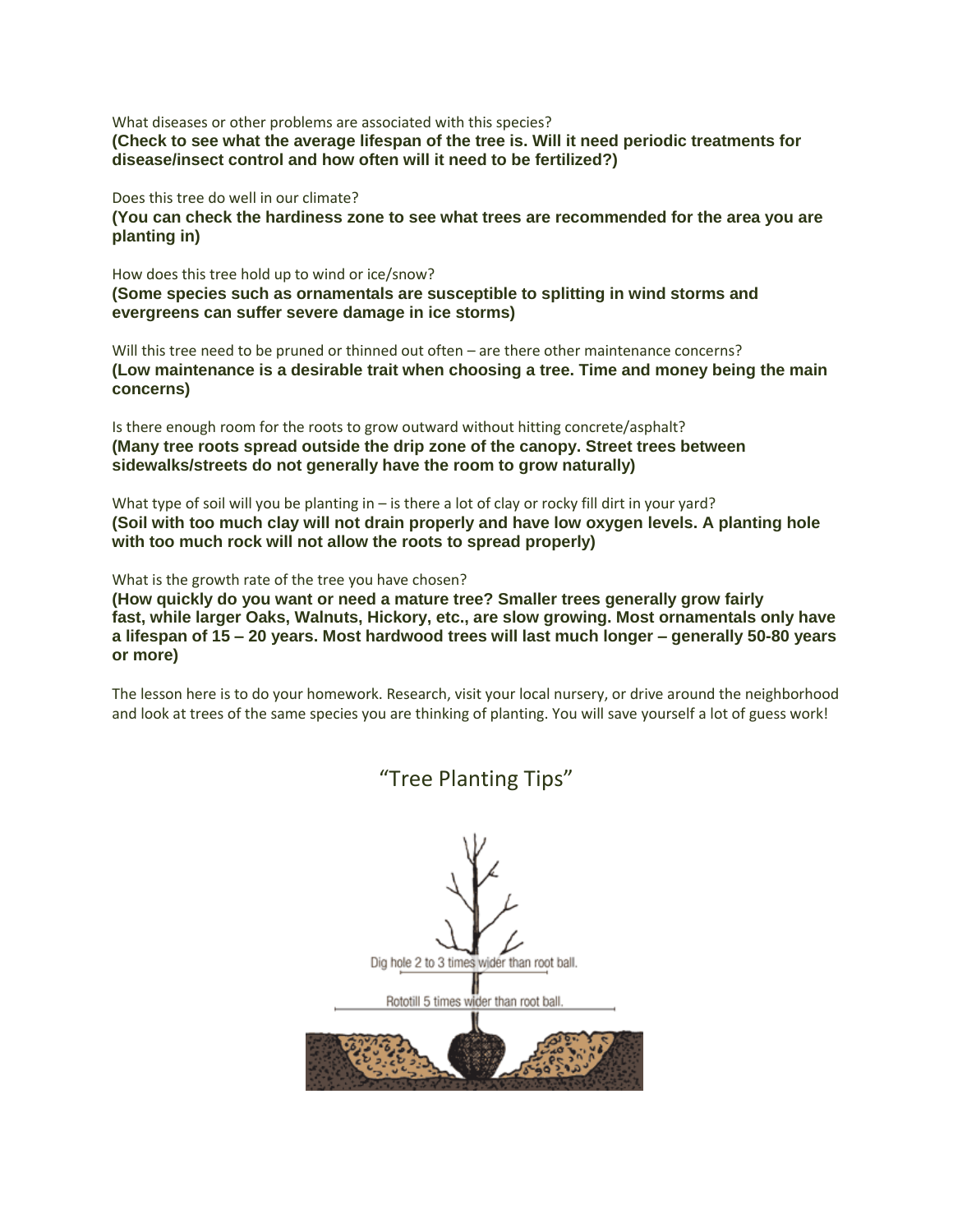Tree planting is much more than just digging a hole and dropping the tree in. Proper care must be exercised during the transportation and planting processes. Here are some basic practices to follow as you pick out your tree at the nursery/garden center, transport it home, and then plant it:

# **Prior to Planting**

Pick a tree that appears healthy. One that has green leaves, no scarring of the trunk, free from insects or abnormal growths.

The tree should have good form, be fairly symmetrical, with no splitting or cracking of the trunk.

 $\cdot$  The root ball should be tightly packed. The tree should not be wobbling loosely whether it is in a basket or containerized.

Whether you load the tree or the attendant does, do not grab the tree by the trunk to lift it as this will loosen the roots from the ball. If it is in a container – hold it by the container. If it is in a wire basket, use tree or hay hooks to lift it.

Most should be laid on their sides for transport. Do this gently, once on the truck. Support the trunk and do not let all the weight bear on the crown of the tree as this will also loosen the ball.

Be careful not to scar the tree bark during loading, unloading, and planting. Damage to the trunk will affect the tree's capability to transfer needed water and minerals between the roots and canopy.

Should you need to drive 40 mph or over on your way to the planting site, you will need to tarp the canopy of the tree. This will avoid leaf burn which will stress the tree and hinder its' ability to photosynthesize.

# **Planting**

Whether the tree is balled and bur lapped, or in a container, the first thing to do is to determine where the root flare is. The root flare is the area where the trunk meets the first root. You may need to pull back soil from the trunk to find this area. (Many trees have soil or mulch covering this up) This will determine the depth of planting.

The tree should be planted with the root flare visible. It is better to plant the tree slightly high to allow for settling. (Trees that are planted too low are susceptible to disease and shorter lifespan.)

 $\cdot$  Dig the hole to and place tree into the ground using care not lift to by the trunk.

(Please follow the diagram below for the proper hole size and planting details)

After determining the tree is at the right height, straighten the tree so that it sits plumb on all sides. If the tree is in a wire basket, cut away as much of the wire as possible before proceeding. If it is in a container, check for roots encircling the ball. Spread out what you can and if necessary, prune these roots so they will grow outward and not girdle the tree. (Always cut away any ropes, strings, zip ties, etc., which will restrict the growth of the tree.)

Begin to backfill, making sure to push dirt under the ball to stabilize it. Step on the soil all around the tree to gently compact it as you go. Do not shovel all the dirt in and try to compact it afterwards. You will leave air pockets which will lead to root and settling issues.

After back filling is complete, water the tree before you mulch. This will keep the mulch from initially soaking up water meant for the tree.

Mulching

It is very important to keep your tree mulched. It will help regulate the temperature of the roots, help